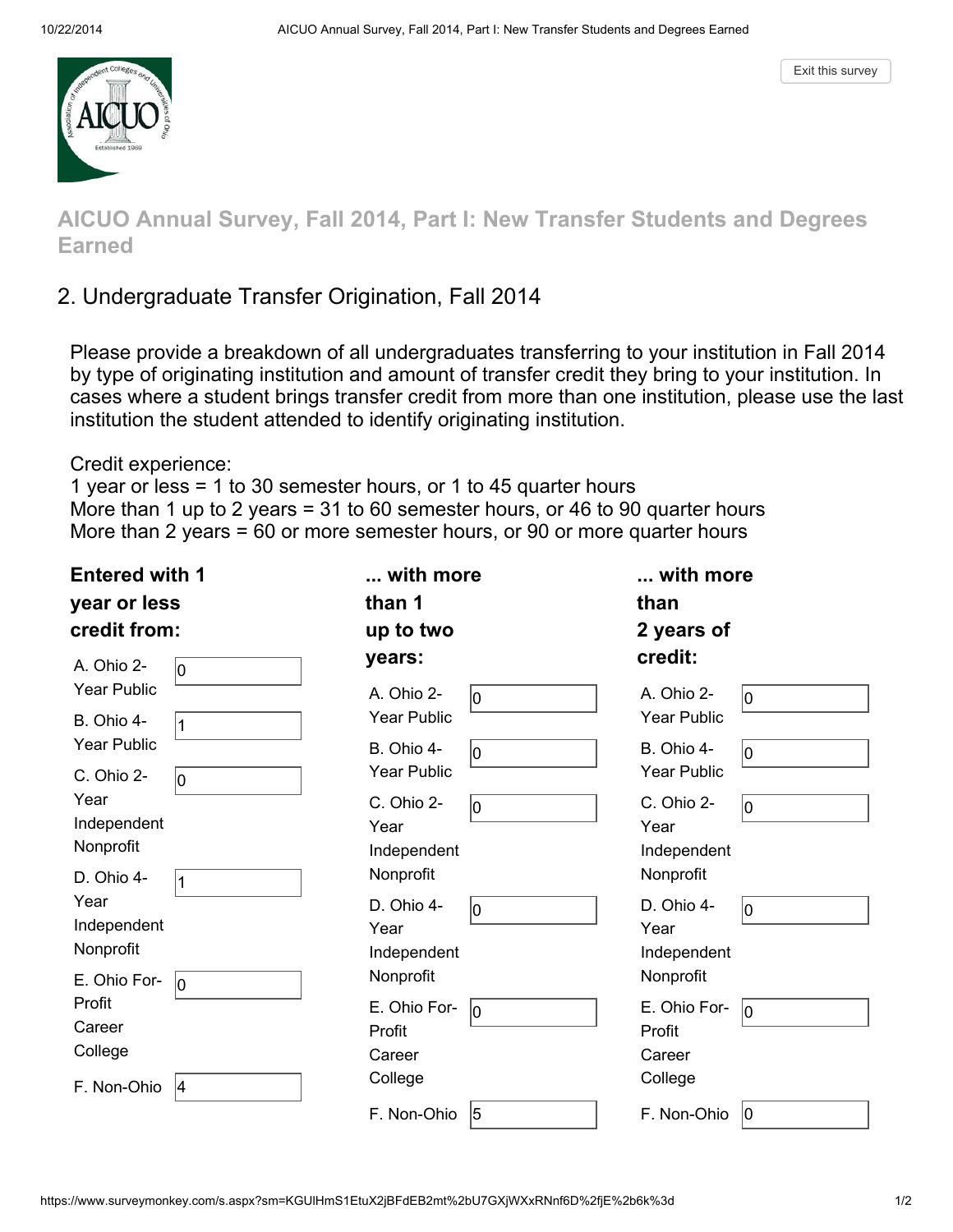

#### Powered by **SurveyMonkey**

Check out our sample surveys and create your own now!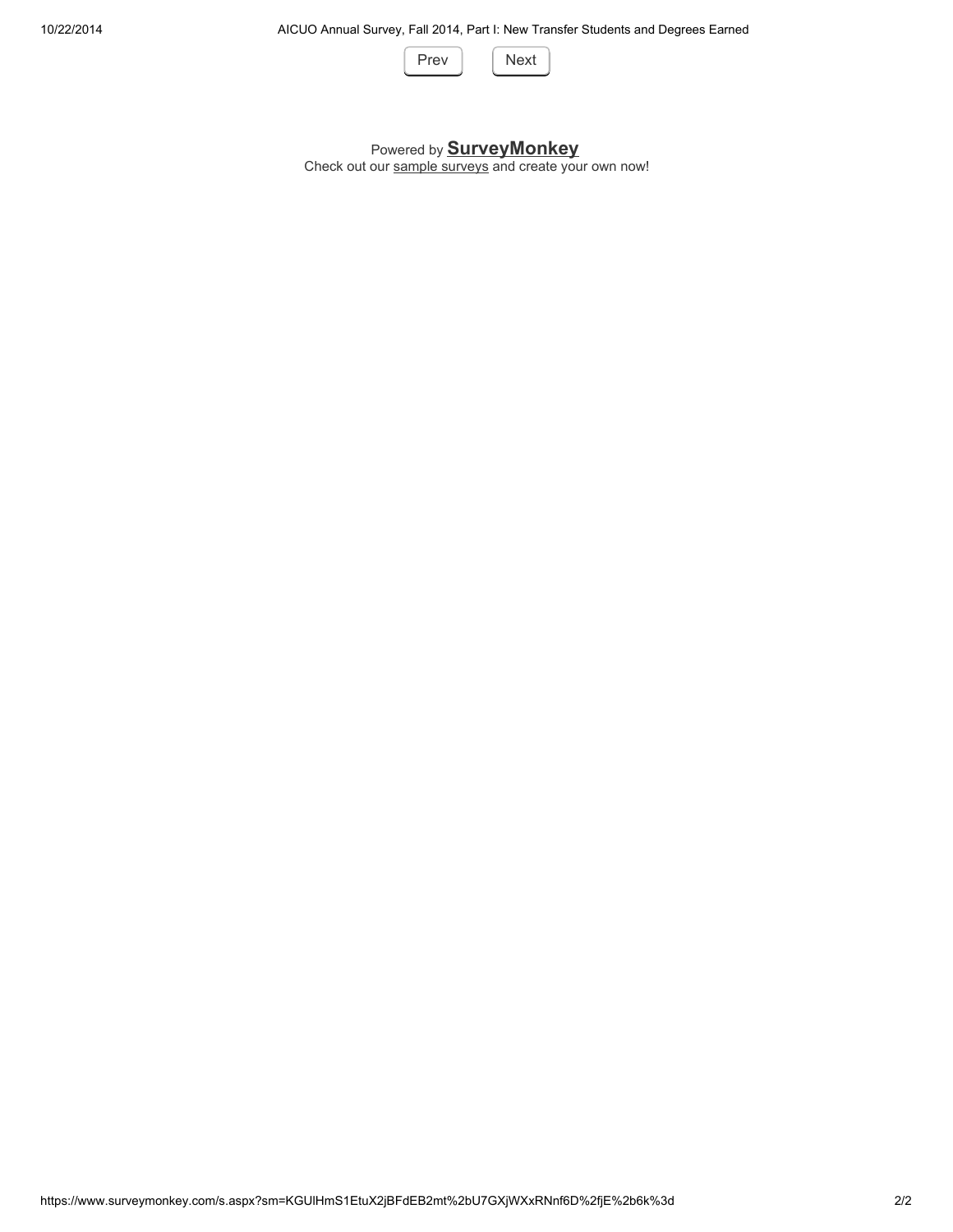

AICUO Annual Survey, Fall 2014, Part I: New Transfer Students and Degrees Earned

#### 3. Bachelor's Degrees Earned by Transfers In, 2013-14

A continuing policy issue is one of the state's higher education goals: increasing the number of students who start their education at community colleges and transfer to a 4-year campus to earn a bachelor's degree, or who return to college -- frequently not where they started -- after a period of time to finish a degree. This data will help inform state policymakers of the major role that independent colleges play in degree completion programs. We are getting comparative data from the state about transfers who become bachelor's degree holders.

Please enter the number of bachelor's recipients in 2013-14 who transferred credit in from other colleges or universities to complete their degrees. Please use the most recent institution they attended before yours, if they attended more than one, but count credits from all other colleges that were incorporated into their degrees.

| 1-15 semester<br>or 1-22 quarter<br>credits                                                                                                                                                                                                                                           | 16-30<br>semester<br>hours or 23-45                                                                                                                                                                                                                                                  | $31 - 60$<br>semester or<br>46-90 quarter                                                                                                                                                                                                                                                 | More than 60<br>semester or 90<br>quarter credits                                                                                                                                                                                                                          |
|---------------------------------------------------------------------------------------------------------------------------------------------------------------------------------------------------------------------------------------------------------------------------------------|--------------------------------------------------------------------------------------------------------------------------------------------------------------------------------------------------------------------------------------------------------------------------------------|-------------------------------------------------------------------------------------------------------------------------------------------------------------------------------------------------------------------------------------------------------------------------------------------|----------------------------------------------------------------------------------------------------------------------------------------------------------------------------------------------------------------------------------------------------------------------------|
| A. Ohio 2-<br>l0<br><b>Year Public</b><br>B. Ohio 4-<br>l0<br><b>Year Public</b><br>C. Ohio 2-<br>l0<br>Year<br>Independent<br>Nonprofit<br>D. Ohio 4-<br>l0<br>Year<br>Independent<br>Nonprofit<br>E. Ohio For-<br>lo.<br>Profit<br>Career<br>College<br>$ 10\rangle$<br>F. Non-Ohio | quarter hours<br>A. Ohio 2-<br>l0<br><b>Year Public</b><br>B. Ohio 4-<br>l0<br>Year Public<br>C. Ohio 2-<br>l0<br>Year<br>Independent<br>Nonprofit<br>D. Ohio 4-<br>l0<br>Year<br>Independent<br>Nonprofit<br>E. Ohio For-<br>l0<br>Profit<br>Career<br>College<br>F. Non-Ohio<br>15 | credits<br>A. Ohio 2-<br>lo.<br><b>Year Public</b><br>B. Ohio 4-<br>10<br>Year Public<br>C. Ohio 2-<br>lo.<br>Year<br>Independent<br>Nonprofit<br>D. Ohio 4-<br>lo.<br>Year<br>Independent<br>Nonprofit<br>E. Ohio For-<br>lo.<br>Profit<br>Career<br>College<br>F. Non-Ohio<br><b>14</b> | A. Ohio 2-<br>l0<br><b>Year Public</b><br>B. Ohio 4-<br>l0<br><b>Year Public</b><br>C. Ohio 2-<br>10<br>Year<br>Independent<br>Nonprofit<br>D. Ohio 4-<br>l0<br>Year<br>Independent<br>Nonprofit<br>E. Ohio For-<br>l0<br>Profit<br>Career<br>College<br>F. Non-Ohio $ 0 $ |
|                                                                                                                                                                                                                                                                                       |                                                                                                                                                                                                                                                                                      |                                                                                                                                                                                                                                                                                           |                                                                                                                                                                                                                                                                            |

Prev | Done

Powered by SurveyMonkey

Check out our sample surveys and create your own now!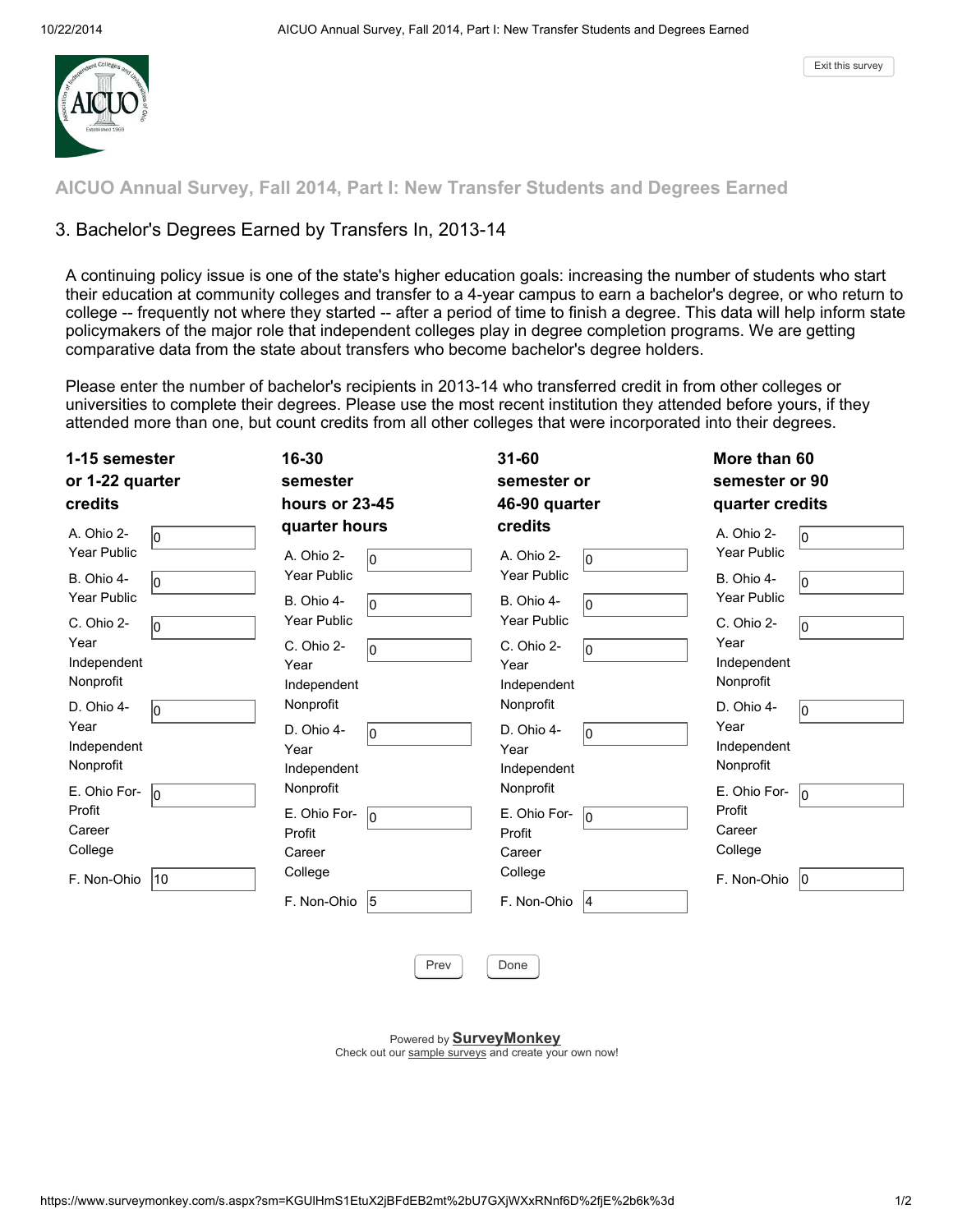| #26 | <b>COMPLETE</b>                                     |
|-----|-----------------------------------------------------|
|     | <b>Collector: Web Link 1 (Web Link)</b>             |
|     | Started: Friday, October 10, 2014 10:19:25 AM       |
|     | Last Modified: Friday, October 10, 2014 10:20:42 AM |
|     | <b>Time Spent: 00:01:17</b>                         |
|     | <b>IP Address: 138.28.36.188</b>                    |
|     |                                                     |

#### **PAGE 1: Institutional and Contact Information**

| <b>Q1: About your institution</b> |                                    |
|-----------------------------------|------------------------------------|
| Your institution                  | Kenyon College                     |
| Your name                         | Erika Farfan                       |
| Your title                        | Director of Institutional Research |
| Your e-mail address               | farfane@kenyon.edu                 |
| Your phone number                 | 7404275571                         |
|                                   |                                    |

**PAGE 2: Full-Time Equivalent Enrollment, Fall 2014**

| Q2: Total Full-Time Equivalent Enrollment, Fall 2014<br>A. Undergraduate | 1650 |
|--------------------------------------------------------------------------|------|
| <b>PAGE 3: Student-to-Faculty Ratio, Fall 2014</b>                       |      |

| Q3: Student-to-Faculty Ratio, Fall 2014 |    |
|-----------------------------------------|----|
| A. Undergraduate                        | 10 |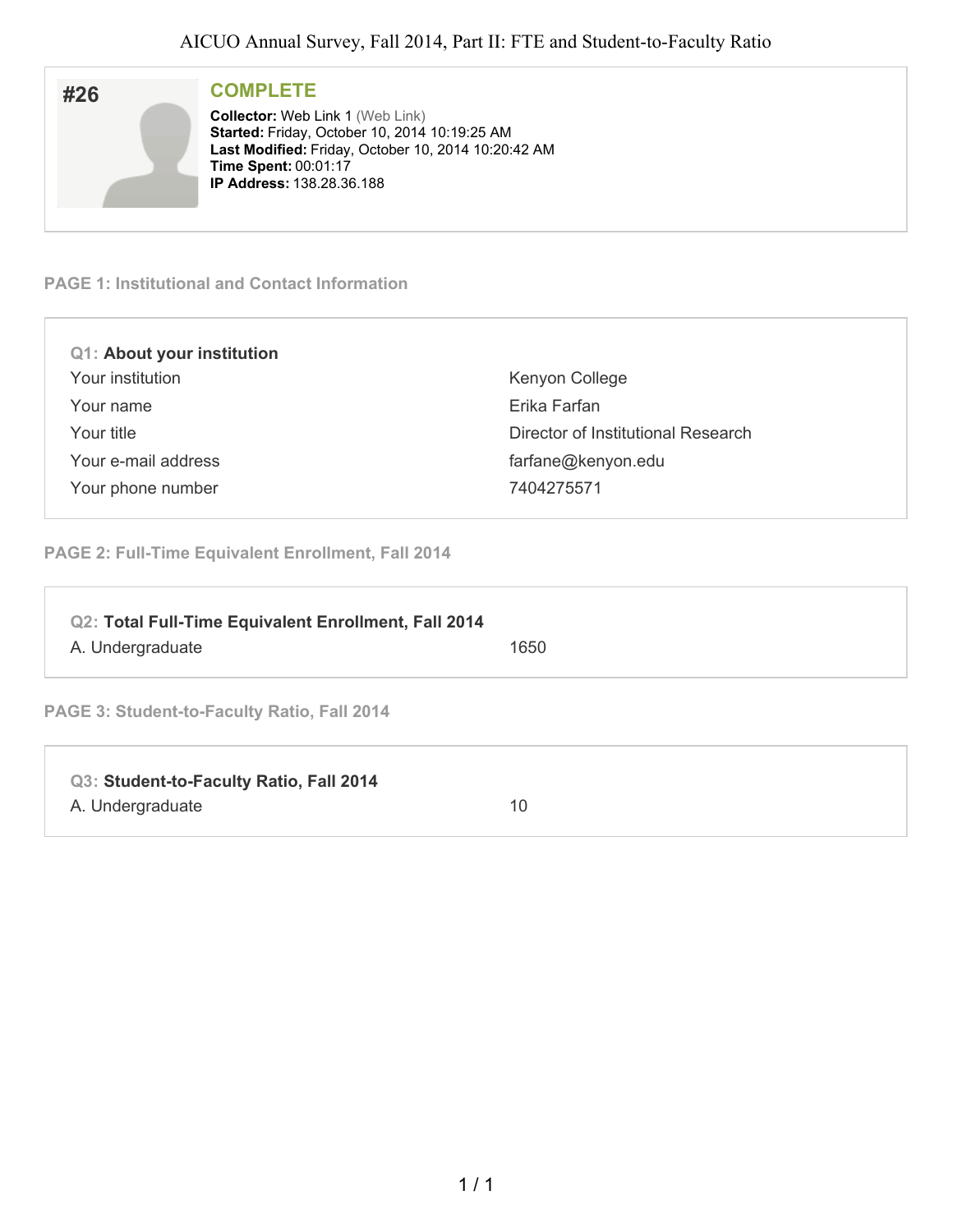| #1 | <b>COMPLETE</b>                                                                                                                                 |
|----|-------------------------------------------------------------------------------------------------------------------------------------------------|
|    | <b>Collector: Web Link 1 (Web Link)</b><br>Started: Friday, October 10, 2014 10:27:15 AM<br>Last Modified: Friday, October 10, 2014 11:04:38 AM |
|    | <b>Time Spent: 00:37:23</b><br><b>IP Address: 138.28.36.188</b>                                                                                 |

#### **PAGE 1: Institutional and Contact Information**

| <b>Q1: About your institution</b> |                                    |
|-----------------------------------|------------------------------------|
| Your institution                  | Kenyon College                     |
| Your name                         | Erika Farfan                       |
| Your title                        | Director of Institutional Research |
| Your e-mail address               | farfane@kenyon.edu                 |
| Your phone number                 | 7404275571                         |
|                                   |                                    |

#### **PAGE 2: Enrollment by Residence, Fall 2014**

| Q <sub>2</sub> : A. Ohio residents                 |                                     |
|----------------------------------------------------|-------------------------------------|
| 1. Full-time, first-time freshmen                  | 71                                  |
| 2. All undergraduates (includes those in 1. above) | 246                                 |
| Q3: B. Other US                                    |                                     |
| 1. Full-time, first-time freshmen                  | 351                                 |
| 2. All undergraduates (includes those in 1. above) | 1304                                |
| Q4: C. Nonresident alien                           |                                     |
| 1. Full-time, first-time freshmen                  | 21                                  |
| 2. All undergraduates (includes those in 1. above) | 74                                  |
| Q5: D. Unknown                                     | Respondent skipped this<br>question |

## **PAGE 3: First-generation Undergraduates, Fall 2014**

| Q6: For which academic year or term are you<br>reporting data? | <b>Fall 2014</b> |
|----------------------------------------------------------------|------------------|
|                                                                |                  |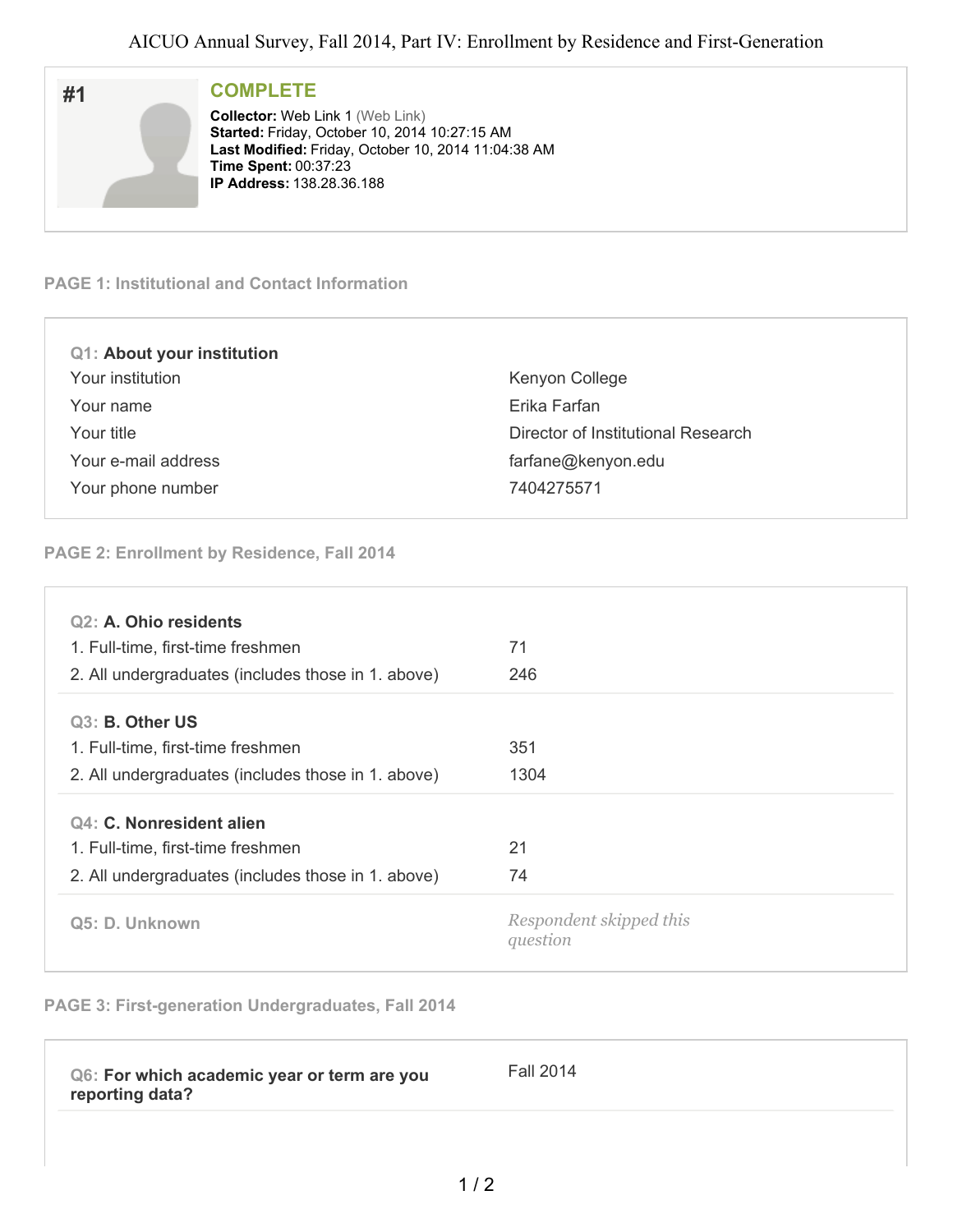**Q7: "First generation" undergraduates are those who answered questions 24 and 25 on their FAFSAs indicating that neither parent had attended college; that is, they checked answer 1 or 2 on both questions.** Total undergraduate headcount and the 1662

| Total FAFSA filers (if known)           | 853 |
|-----------------------------------------|-----|
| Total "first generation" undergraduates | 161 |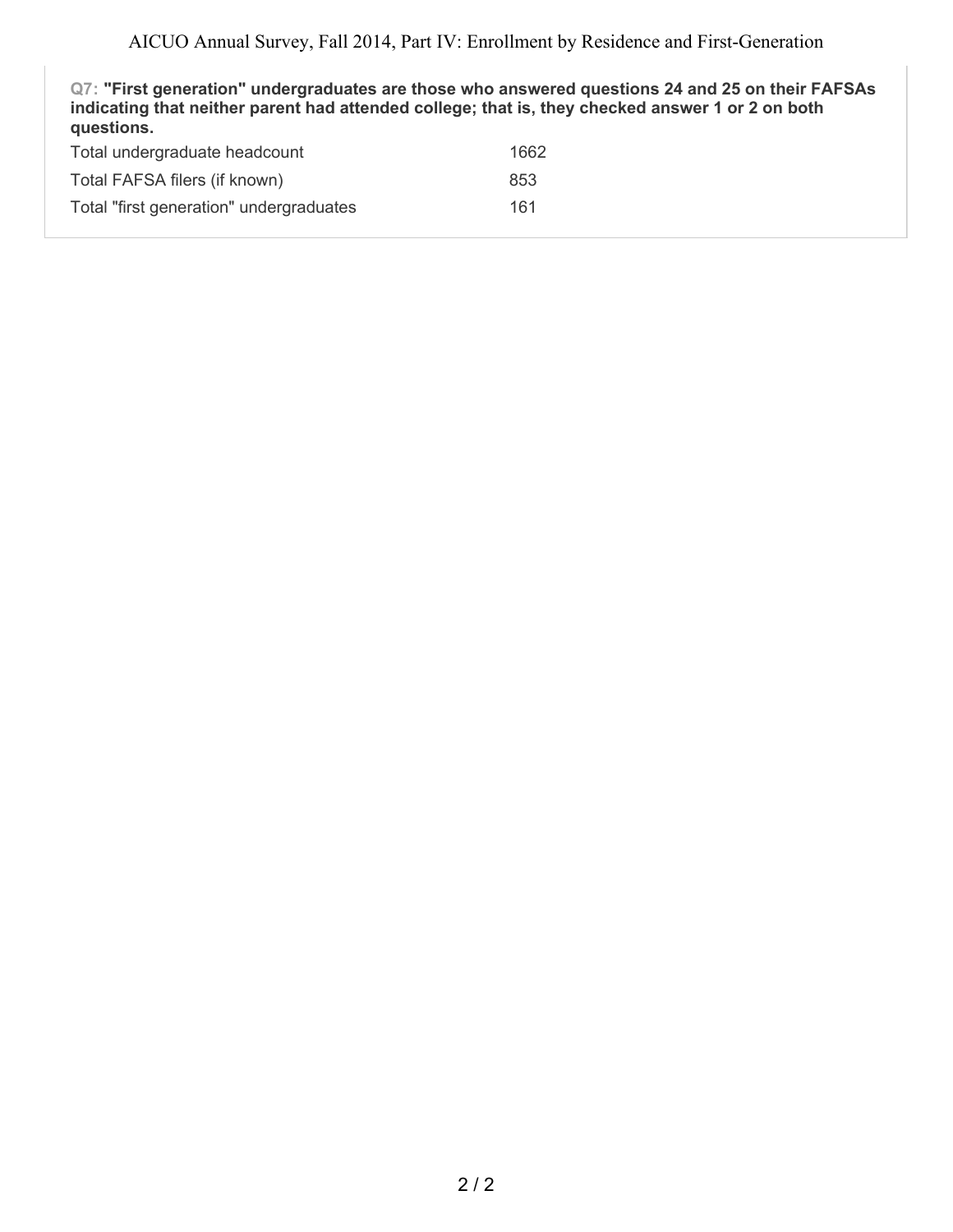# AICUO Annual Survey, Fall 2014, Part V: Student Housing Fixit this [survey](https://www.surveymonkey.com/survey-thanks/?sm=NLlZKnaSdH3Yl9UVG63KMkCuckoUb9XA6qEgXdM5Mxw%3d)

## 2. Student Housing, Fall 2014

Please provide figures of actual occupancy and designed capacity of student housing on your institution's main campus. Do not include off-campus apartments unless they are owned or managed by the institution and are included in your facility planning. Please provide numbers, not percentages.

| A. Men                     | <b>B. Women</b>                  | C. Co-ed                           |
|----------------------------|----------------------------------|------------------------------------|
| 1. Actual<br>occupancy     | 1. Actual<br>50<br>occupancy     | 1. Actual<br>1603<br>occupancy     |
| 2.<br>Designed<br>capacity | 2.<br>52<br>Designed<br>capacity | 2.<br>1722<br>Designed<br>capacity |
|                            | Prev<br>Done                     |                                    |

Powered by **SurveyMonkey** Check out our sample surveys and create your own now!